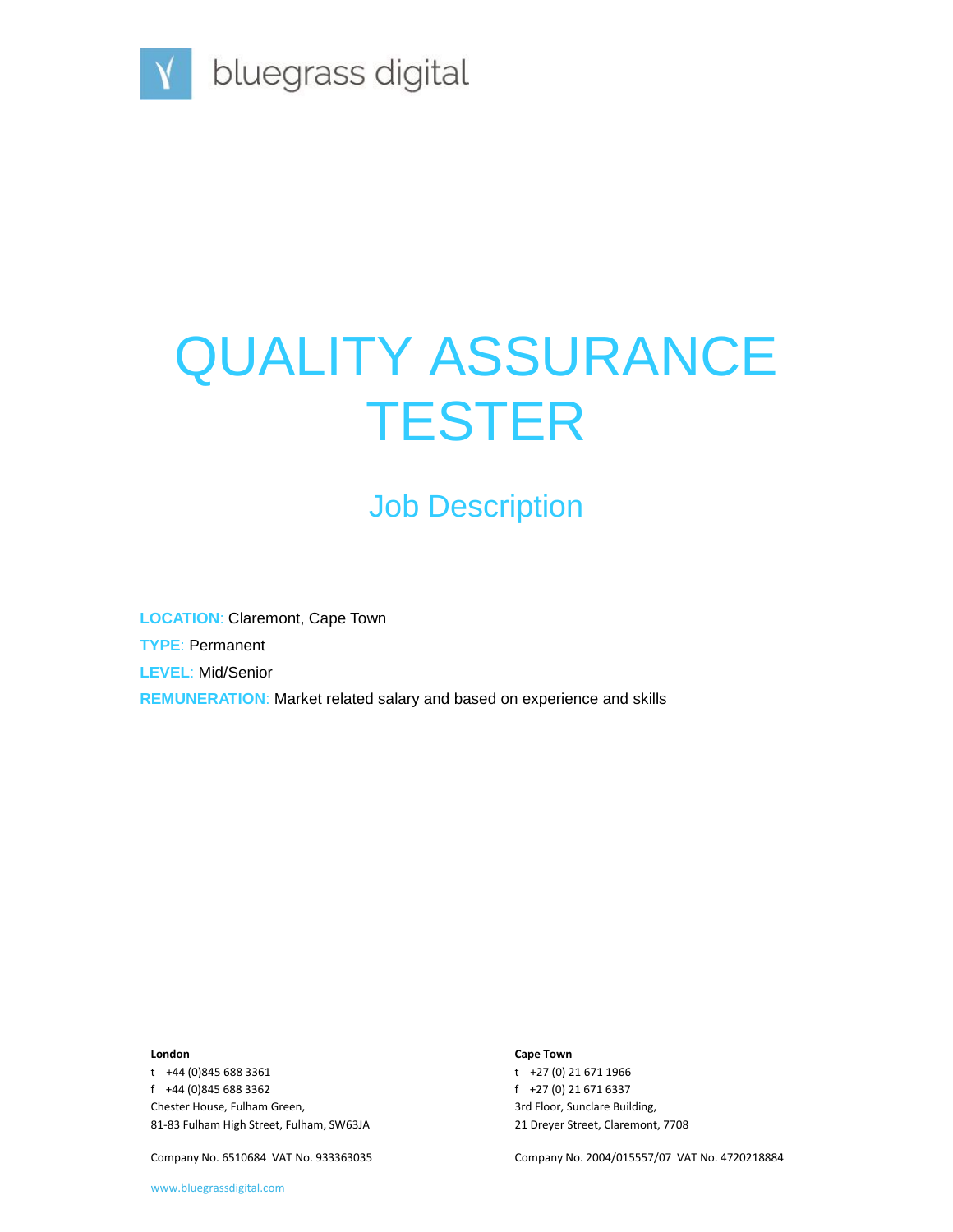## **OVERVIEW**

Bluegrass Digital is a leading digital production agency, working with both South African and International client accounts. We are looking for a dynamic and resourceful lead QA Tester to join our team.

You will work closely with all the Bluegrass teams including the Project Management; Development; Design and Business Analyst teams. The Operations Director will oversee your work to ensure the quality and fulfilment of Bluegrass Digital's products and services. As Lead QA, you will understand client project requirements; read through and maintain project functional specification documents; make appropriate UX recommendations during the QA process that will improve the final product user experience; understand each CMS platform and how they work; and improve the QA team operational effectiveness and processes. Along with the Business Analyst, you will understand your key projects in depth, in order to assist the project managers and the client to understand the final solution.

It is essential that you understand 'The Internet of Things' including technologies and terminologies, as well as the workflow of a typical digital project lifecycle. You will have experience in creating or maintaining various types of documentation including, functional specification documents (FSD's); test case documents; team workflow documentation.

Our Bluegrass Vision & Values should be upheld at all times:

#### **VISION**

*"To create a global creative technology company that has a passion for creating innovative digital solutions that work and to be recognised as the industry leader in delivery excellence."*

#### **CORE VALUES**

- 1. Deliver Excellence
- 2. Show Integrity
- 3. Be Passionate
- 4. Take Initiative
- 5. Develop Innovation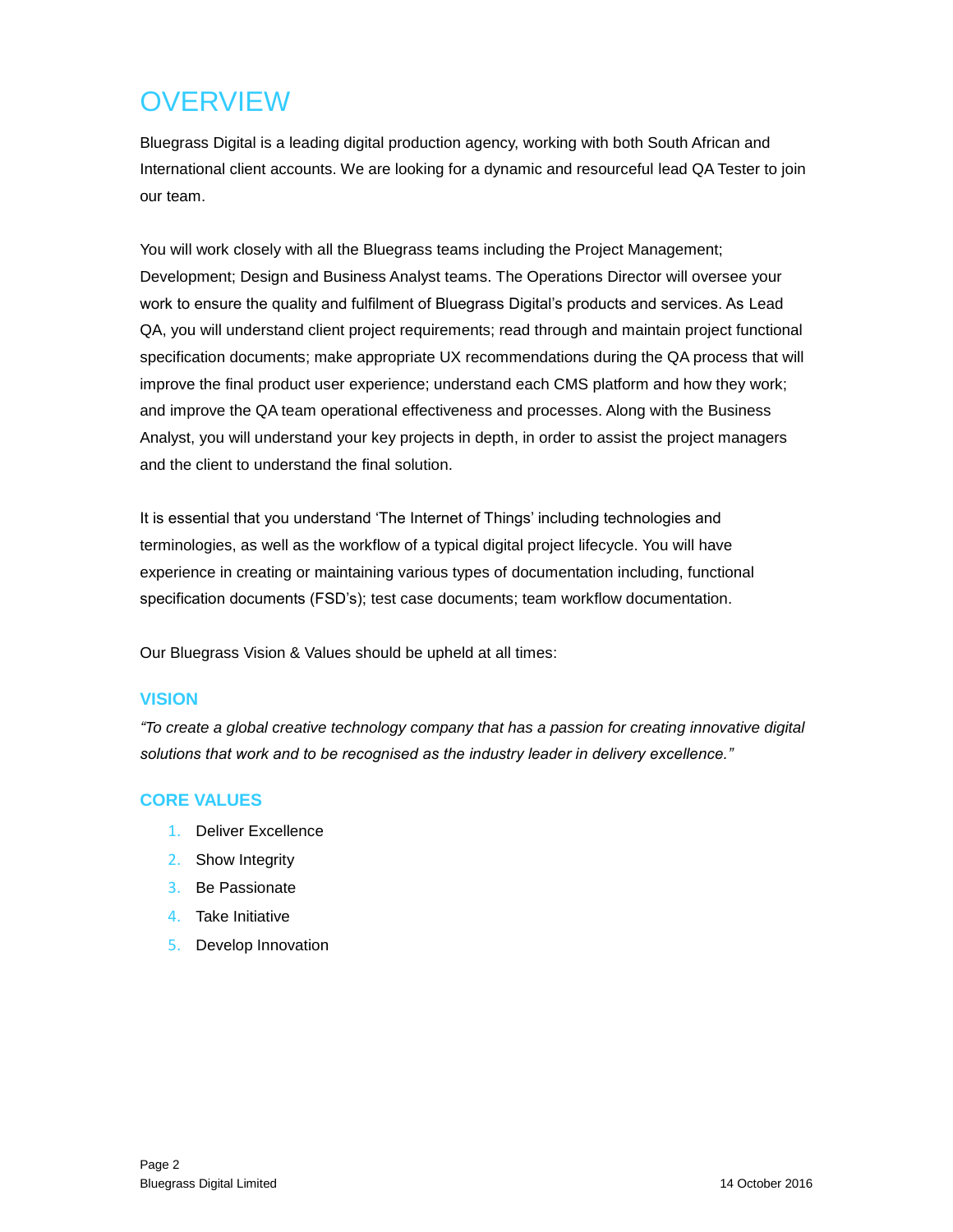### KEY REQUIREMENTS & SKILLS

- A degree or similar qualifications
- 3+ years' experience within an IT or agency environment
- **Excellent command of the English language, both written and verbal**
- Razor sharp eye for detail you don't miss anything!
- Military-like organizational and time management skills, with the ability to very comfortably juggle multiple projects/tasks
- Using project management tools like Redmine, JIRA, Bug Tracker (would be advantageous).
- Solid skills in Microsoft Excel and Word are essential
- Understanding of Content Management Systems i.e. products like Umbraco; Episerver; Sitecore; Wordpress; Drupal; Sharepoint
- Understanding of internet technologies (HTML, CSS, JS, .NET) and a good knowledge of the terminology and technical aspects related to web & mobile development
- **•** Understanding of Search Engine Optimization (SEO)
- You should have a creative eye and the ability to review designs against the final product and pick out those minuscule 1 pixel off bugs and inherently understand when something 'feels wrong' within the user experience
- A team player with good interpersonal skills
- A passion for the online industry a true digital enthusiast!

### KEY RESPONSIBILITIES

Some of the main responsibilities for this position will now be covered in detail, to give you an idea of the role:

- Cross platform testing large Website Applications; and Mobile Apps (iOS, Android)
- Create high quality Test Plan / Test Case documentation for all of your projects and ensure they are maintained continuously
- **Ensure that each of your projects are setup with a logical hierarchical structure within the** project management system (Redmine), against which bugs can be assigned
- Assist with the maintenance of project Functional Specification documentation, ensuring user stories and functionality is documented and up to date throughout the QA process